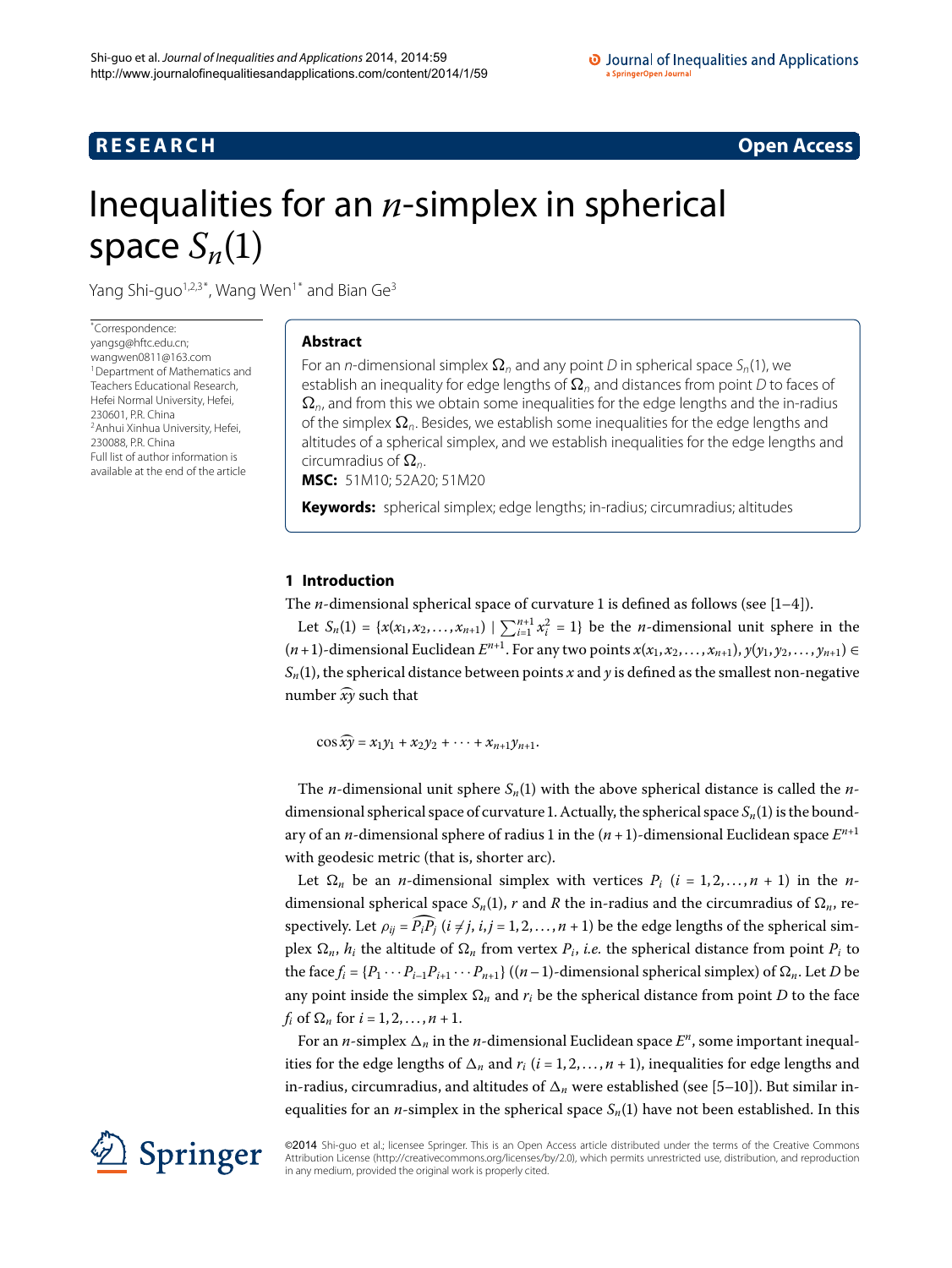paper, we discuss the problems of inequalities for a spherical simplex and obtain some related inequalities for an *n*-simplex in the spherical space  $S_n(1)$ .

## <span id="page-1-0"></span>**2** Inequalities for an *n*-simplex in the spherical space  $S_n(1)$

In this section, we give some inequalities for the distances from an interior point to the faces of spherical simplex  $\Omega_n$  and inequalities for edge lengths and in-radius, circumradius, and altitudes of  $\Omega_n$ . Our main results are the following theorems.

Let  $\varphi_{ij}$  ( $i \neq j$ ,  $i, j = 1, 2, ..., n + 1$ ) be the dihedral angle formed by two faces  $f_i$  and  $f_j$  of an *n*-simplex  $\Omega_n$  in the spherical space  $S_n(1)$ .

<span id="page-1-4"></span>**Theorem 1** Let  $\Omega_n$  be an n-simplex in the n-dimensional spherical space  $S_n(1)$  with dihe $d$ ral angles  $\varphi_{ij}$  ( $i \neq j$ ,  $i,j = 1,2,\ldots,n+1),$   $D$  be any interior point of simplex  $\Omega_n$  and  $r_i$  the distance from the point D to the face  $f_i$  of  $\Omega_n$  for  $i$  =  $1,2,\ldots,n$  +  $1.$  For any real numbers  $\lambda_i \neq 0$  (*i* = 1, 2, . . . , *n* + 1), *we have* 

$$
\sum_{i=1}^{n+1} \lambda_i^2 \cos^2 r_i \le \left[ \frac{n}{2(n+1)} \left( \sum_{i=1}^{n+1} \lambda_i^2 + 1 \right)^2 - \sum_{1 \le i < j \le n+1} \lambda_i^2 \lambda_j^2 \right] + \sum_{1 \le i < j \le n+1} \lambda_i^2 \lambda_j^2 \cos^2 \varphi_{ij}, \tag{1}
$$

*with equality if and only if the nonzero eigenvalues of matrix G are all equal*. *Here*

<span id="page-1-1"></span>
$$
G = \begin{bmatrix} \lambda_1 \sin r_1 \\ \lambda_2 \sin r_2 \\ \vdots \\ \lambda_1 \sin r_1 & \lambda_2 \sin r_2 & \cdots & \lambda_{n+1} \sin r_{n+1} \\ 1 & 1 \end{bmatrix},
$$
 (2)

*and*  $\varphi_{ii} = \pi (i = 1, 2, ..., n + 1).$ 

Let  $M = (\cos \rho_{ij})_{i,j=1}^{n+1}$  be the edge matrix of an *n*-simplex  $\Omega_n$  in  $S_n(1)$ , then M is a positive definite symmetric matrix with diagonal entries equal to 1 (see  $[3, 11]$  $[3, 11]$  $[3, 11]$ ); by the cosine theorem of a simplex  $\Omega_n$  in  $S_n(1)$  (see [13[\]](#page-8-9)), we have

<span id="page-1-3"></span><span id="page-1-2"></span>
$$
\cos \varphi_{ij} = -\frac{M_{ij}}{\sqrt{M_{ii}}\sqrt{M_{jj}}} \quad (i,j = 1, 2, ..., n+1). \tag{3}
$$

Here *Mij* denotes the cofactor of matrix *M* corresponding to the (*i*, *j*)-entry. From Theo-rem 1 and [\(](#page-1-1)3) we get an inequality for  $r_i$  ( $i = 1, 2, ..., n+1$ ) and the edge lengths of spherical  $\text{simplex } \Omega_n$  as follows.

**Theorem 1'** For any interior point D of an n-simplex  $\Omega_n$  in  $S_n(1)$  and any real numbers  $\lambda_i \neq 0$  (*i* = 1, 2, . . . , *n* + 1), *we have* 

$$
\sum_{i=1}^{n+1} \lambda_i^2 \cos^2 r_i \le \left[ \frac{n}{2(n+1)} \left( \sum_{i=1}^{n+1} \lambda_i^2 + 1 \right)^2 - \sum_{1 \le i < j \le n+1} \lambda_i^2 \lambda_j^2 \right] + \sum_{1 \le i < j \le n+1} \lambda_i^2 \lambda_j^2 \frac{M_{ij}^2}{M_{ii} M_{jj}}, \quad (4)
$$

*with equality if and only if the nonzero eigenvalues of matrix G are all equal*.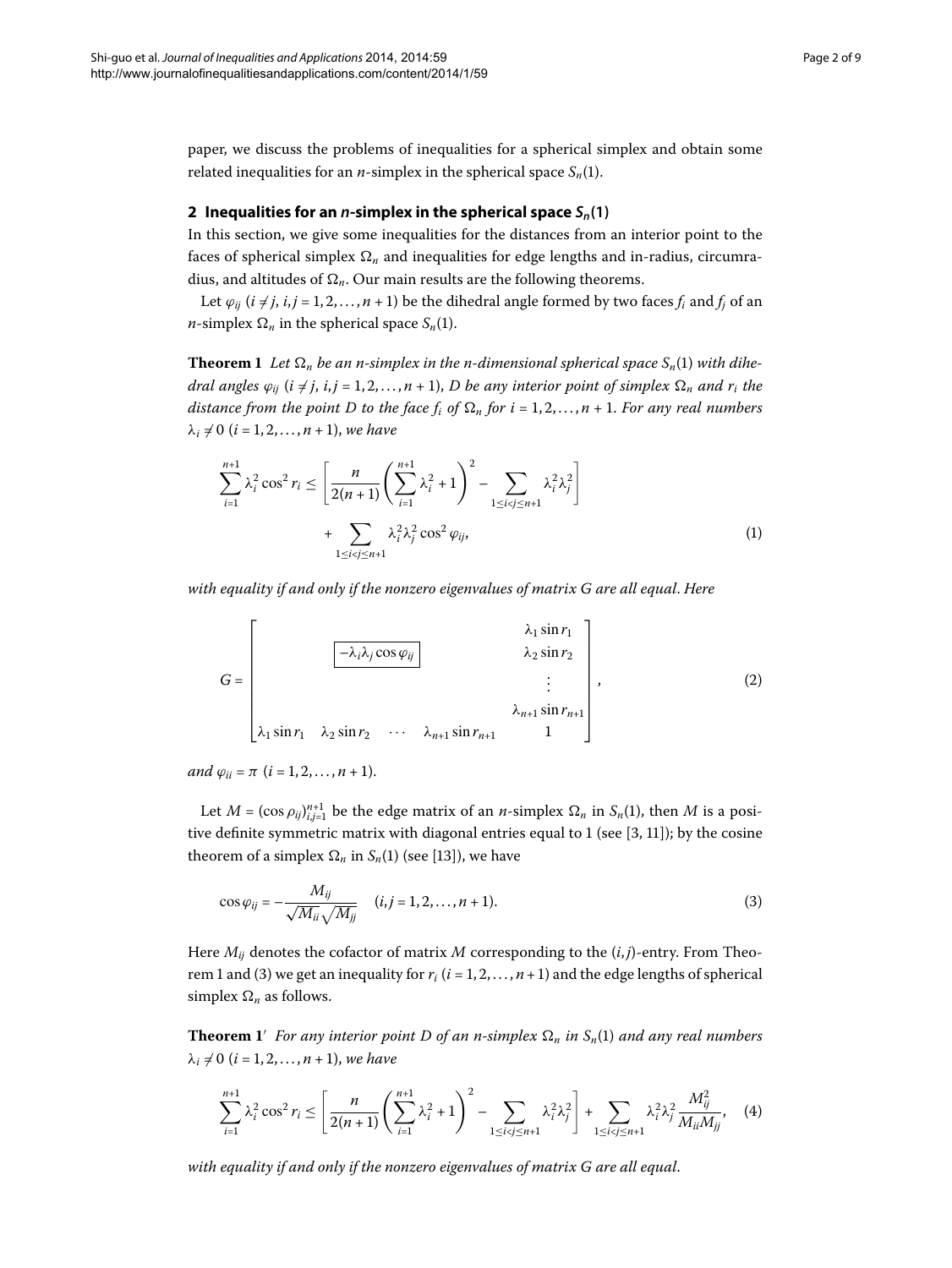**Corollary 1** For any interior point D of an n-simplex  $\Omega_n$  in  $S_n(1)$ , we have

$$
\sum_{i=1}^{n+1} M_{ii} \cos^2 r_i \le \left[ \frac{n}{2(n+1)} \left( \sum_{i=1}^{n+1} M_{ii} + 1 \right)^2 - \sum_{1 \le i < j \le n+1} M_{ii} M_{jj} \right] + \sum_{1 \le i < j \le n+1} M_{ij}^2.
$$
 (5)

*Equality holds if and only if the nonzero eigenvalues of matrix G with*  $\lambda_i = \sqrt{M_{ii}}$  (*i* =  $1, 2, \ldots, n + 1$  *are all equal.* 

<span id="page-2-1"></span>If we take the point *D* to be the in-center of  $\Omega_n$ , then  $r_i = r$  ( $i = 1, 2, ..., n + 1$ ) and from Theorem 1 and Theorem 1', we get an inequality for the simplex  $\Omega_n$  as follows.

<span id="page-2-0"></span>**Corollary** 2 For an n-simplex  $\Omega_n$  in  $S_n(1)$  and real numbers  $\lambda_i \neq 0$  (*i* = 1, 2, ..., *n* + 1), we *have*

$$
\left(\sum_{i=1}^{n+1} \lambda_i^2\right)\cos^2 r \le \left[\frac{n}{2(n+1)}\left(\sum_{i=1}^{n+1} \lambda_i^2 + 1\right)^2 - \sum_{1 \le i < j \le n+1} \lambda_i^2 \lambda_j^2\right] + \sum_{1 \le i < j \le n+1} \lambda_i^2 \lambda_j^2 \cos^2 \varphi_{ij},\tag{6}
$$

*or*

$$
\left(\sum_{i=1}^{n+1} \lambda_i^2\right) \cos^2 r \le \left[\frac{n}{2(n+1)} \left(\sum_{i=1}^{n+1} \lambda_i^2 + 1\right)^2 - \sum_{1 \le i < j \le n+1} \lambda_i^2 \lambda_j^2\right] + \sum_{1 \le i < j \le n+1} \lambda_i^2 \lambda_j^2 \frac{M_{ij}^2}{M_{ii} M_{jj}}.
$$
\n(7)

*Equality holds if and only if the nonzero eigenvalues of matrix G with*  $r_i = r$  *(* $i = 1, 2, ..., n+1$ *) are all equal*.

If we take  $\lambda_i^2 = M_{ii}$   $(i = 1, 2, ..., n + 1)$  $(i = 1, 2, ..., n + 1)$  in (7), we get an inequality for the in-radius and the edge lengths of a simplex as follows.

**Corollary 3** For an n-simplex  $\Omega_n$  in  $S_n(1)$ , we have

$$
\cos^2 r \leq \frac{1}{\sum_{i=1}^{n+1} M_{ii}} \left[ \frac{n}{2(n+1)} \left( \sum_{i=1}^{n+1} M_{ii} + 1 \right)^2 - \sum_{1 \leq i < j \leq n+1} M_{ii} M_{jj} + \sum_{1 \leq i < j \leq n+1} M_{ij}^2 \right].
$$
 (8)

*Equality holds if and only if the nonzero eigenvalues of matrix G with*  $r_i$  *=*  $r$  *and*  $\lambda_i = \sqrt{M_{ii}}$  $(i = 1, 2, ..., n + 1)$  *are all equal.* 

Put  $\lambda_i = 1$  [\(](#page-2-0) $i = 1, 2, ..., n + 1$ ) in (6) and (7), and we get the following corollary.

**Corollary** 4 *For an n-simplex*  $\Omega_n$  *in*  $S_n(1)$ *, we have* 

$$
\cos^2 r \le \frac{2n^2 + 3n}{2(n+1)^2} + \frac{1}{n+1} \sum_{1 \le i < j \le n+1} \frac{M_{ij}^2}{M_{ii} M_{jj}},\tag{9}
$$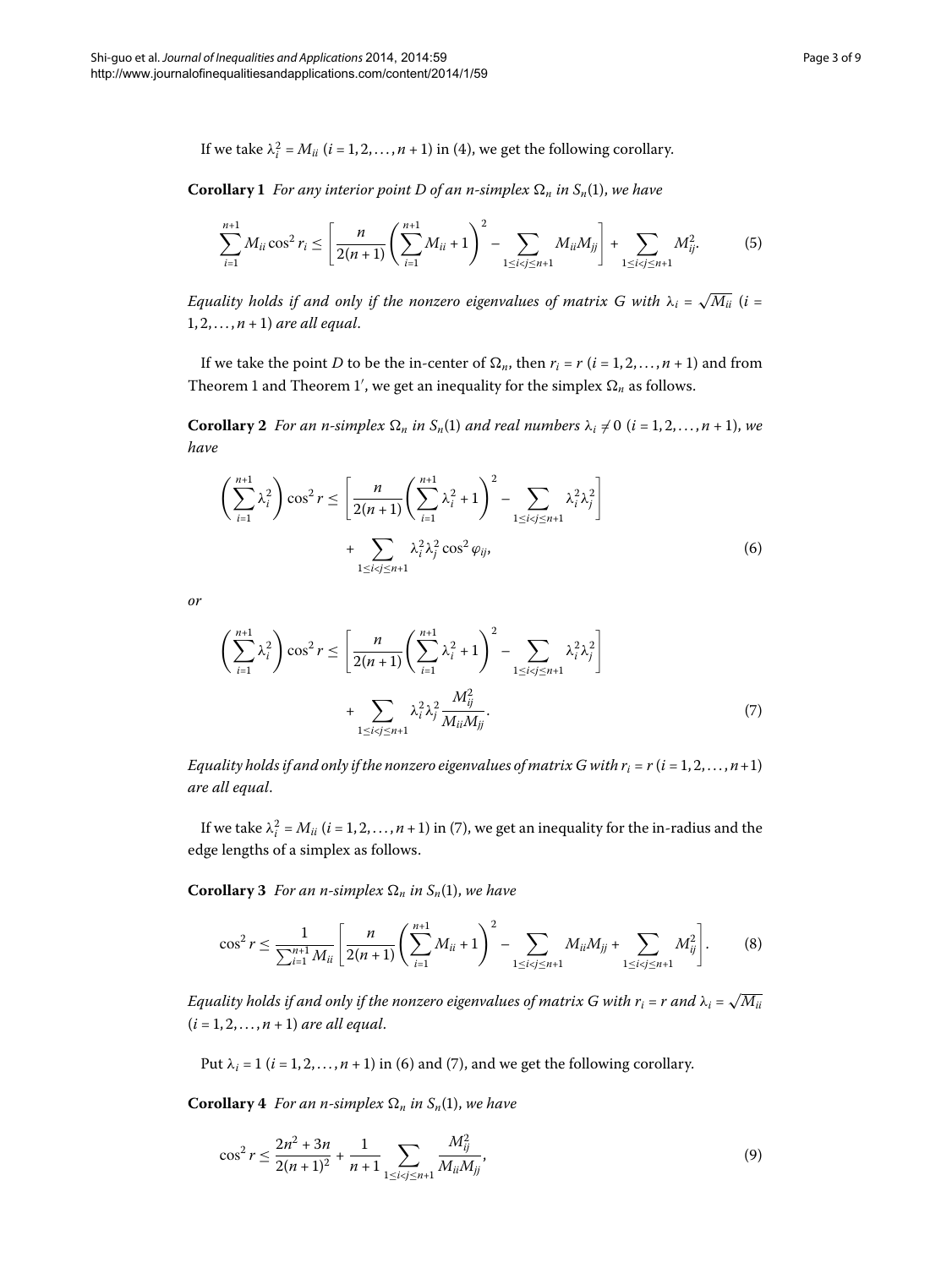*or*

$$
\cos^2 r \le \frac{2n^2 + 3n}{2(n+1)^2} + \frac{1}{n+1} \sum_{1 \le i < j \le n+1} \cos^2 \varphi_{ij}.\tag{10}
$$

<span id="page-3-0"></span>*Equality holds if and only if the nonzero eigenvalues of matrix G with*  $r_i = r$  *and*  $\lambda_i = 1$  $(i = 1, 2, ..., n + 1)$  *are all equal.* 

Besides, we obtain an inequality for the edge lengths and circumradius of an *n*-simplex  $\Omega_n$  in  $S_n(1)$  as follows.

**Theorem 2** Let  $\rho_{ij}$  (*i*, *j* = 1, 2, ..., *n* + 1) and R be the edge lengths and the circumradius of an n-simplex  $\Omega_n$  in  $S_n(1)$ ,respectively; let  $x_i > 0$   $(i = 1, 2, \ldots, n + 1)$  be real numbers, then we *have*

<span id="page-3-3"></span>
$$
\sum_{1 \le i < j \le n+1} x_i x_j \sin^2 \rho_{ij} \le \left[ \frac{n}{2(n+1)} \left( \sum_{i=1}^{n+1} x_i + 1 \right)^2 - \sum_{i=1}^{n+1} x_i \right] + \left( \sum_{i=1}^{n+1} x_i \right) \cos^2 R.
$$
 (11)

*Equality holds if and only if the nonzero eigenvalues of matrix B are all equal*. *Here*

$$
B = \begin{bmatrix} \sqrt{x_i x_j} \cos \rho_{ij} & \cdots & \sqrt{x_{n+1}} \cos R \\ \sqrt{x_1} \cos R & \cdots & \sqrt{x_{n+1}} \cos R \\ \sqrt{x_1} \cos R & \cdots & \sqrt{x_{n+1}} \cos R & 1 \end{bmatrix} .
$$
 (12)

If take  $x_1 = x_2 = \cdots = x_{n+1} = 1$  in Theorem 2, we get an inequality as follows.

**Corollary 5** For an n-simplex  $\Omega_n$  in  $S_n(1)$ , we have

$$
\sum_{1 \le i < j \le n+1} \sin^2 \rho_{ij} \le \frac{n^3 + 2n^2 - 2}{2(n+1)} + (n+1)\cos^2 R,\tag{13}
$$

<span id="page-3-4"></span>*with equality holding if and only if the nonzero eigenvalues of matrix B with*  $x_1 = x_2 = \cdots =$  $x_{n+1} = 1$  are all equal.

Finally, we give an inequality for edge lengths and altitudes of an  $n$ -simplex in  $S_n(1)$  as follows.

**Theorem 3** Let  $h_i$  ( $i = 1, 2, ..., n + 1$ ) and M be the altitudes and the edge matrix of an *n*-simplex  $\Omega_n$  in  $S_n(1)$ , respectively; let  $x_i > 0$  (i = 1, 2, ..., n + 1) be real numbers, then we *have*

<span id="page-3-2"></span><span id="page-3-1"></span>
$$
\sum_{i=1}^{n+1} \left( \prod_{\substack{j=1 \ j \neq i}}^{n+1} x_j \right) \csc^2 h_i \ge (n+1) \left( \prod_{i=1}^{n+1} x_i \right)^{\frac{n}{n+1}} \cdot |M|^{\frac{-1}{n+1}},\tag{14}
$$

*with equality holding if and only if the eigenvalues of matrix Q are all equal*. *Here*

$$
Q = \left(\sqrt{x_i x_j} \cos \rho_{ij}\right)_{i,j=1}^{n+1}, \qquad M = \left(\cos \rho_{ij}\right)_{i,j=1}^{n+1}.
$$
 (15)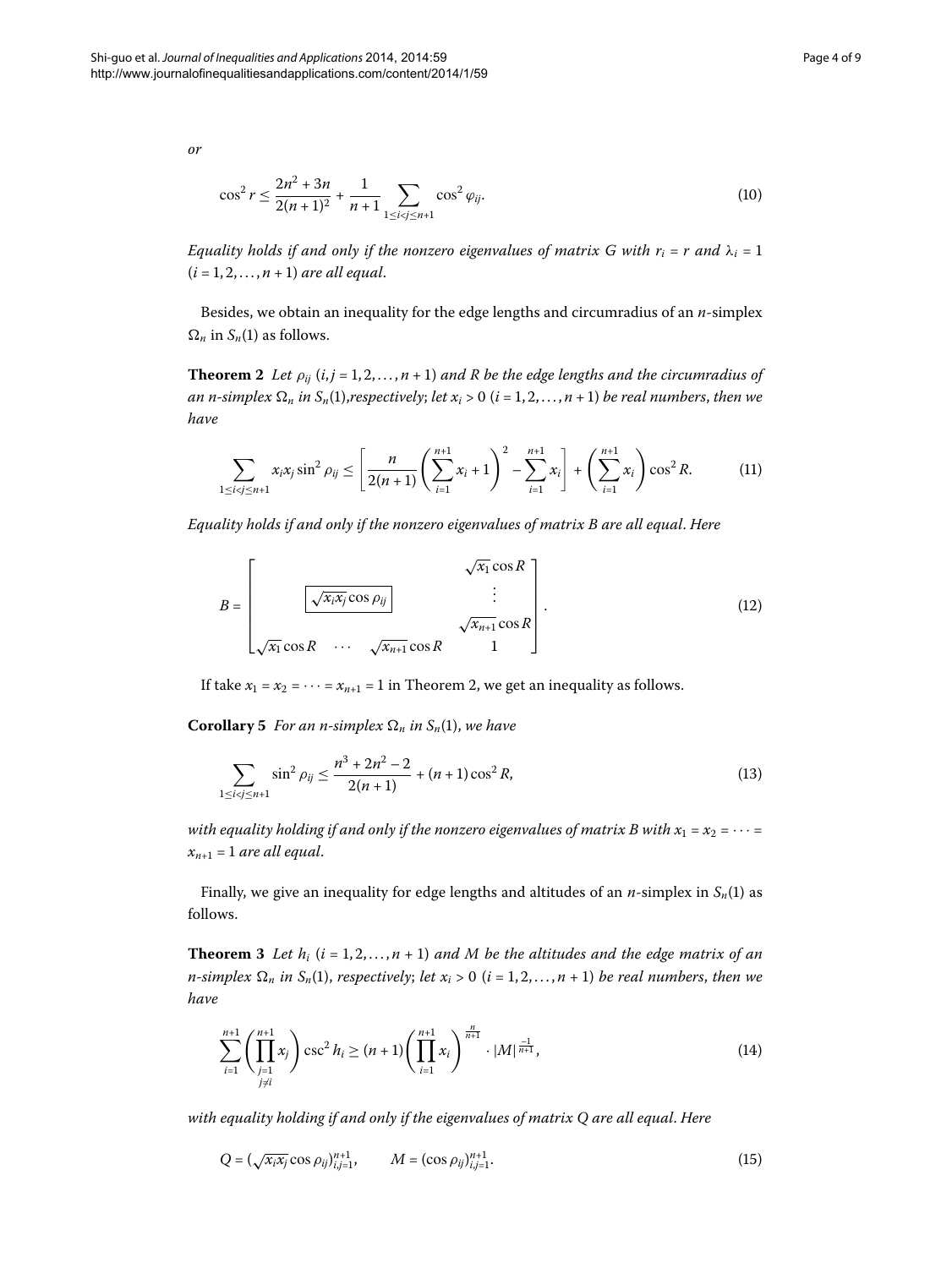If we take  $x_i = \csc^2 h_i$  ( $i = 1, 2, ..., n + 1$ [\)](#page-3-1) in (14), we get the following corollary.

**Corollary 6** For an n-simplex  $\Omega_n$  in  $S_n(1)$ , we have

<span id="page-4-5"></span>
$$
\prod_{i=1}^{n+1} \sin h_i \le |M|^{\frac{1}{2}} \le \left[\frac{2}{n(n+1)} \sum_{1 \le i < j \le n+1} \sin^2 \rho_{ij}\right]^{\frac{n+1}{4}},\tag{16}
$$

with equality holding if  $\Omega_n$  is regular.

<span id="page-4-0"></span>We will prove  $|M|^{\frac{1}{2}} \leq [\frac{2}{n(n+1)}\sum_{1 \leq i < j \leq n+1} \sin^2 \rho_{ij}]^{\frac{n+1}{4}}$  and we have equality if  $\Omega_n$  is regular in the next section.

## **3 Proof of theorems**

<span id="page-4-1"></span>To prove the theorems in the above section, we need some lemmas.

**Lemma 1** Let  $M = (\cos \rho_{ij})_{i,j=1}^{n+1}$  be the edge matrix of an n-simplex  $\Omega_n$  in  $S_n(1)$ , then M is a *positive definite symmetric matrix with diagonal entries equal to* 1.

For the proof of Lemma 1 one is referred to  $[3, 11]$  $[3, 11]$  $[3, 11]$ .

<span id="page-4-3"></span>**Lemma 2** Let  $\varphi_{ij}$  be the dihedral angle formed by two faces  $f_i$  and  $f_j$  of an n-simplex  $\Omega_n$ *in*  $S_n(1)$  *for*  $i \neq j$ ,  $i, j = 1, 2, ..., n + 1$ , and  $\varphi_{ii} = \pi$   $(i = 1, 2, ..., n + 1)$ , then the Gram matrix *A* = (− cos  $\varphi_{ij}$ ) $_{i,j=1}^{n+1}$  is positive definite symmetric matrix with diagonal entries equal to 1.

For the proof of Lemma 2 one is referred to  $[1]$  $[1]$ .

**Lemma 3** (see [12[\]](#page-8-10)) Let  $\mu$  be the set of all points and oriented  $(n-1)$ -dimensional hyper*planes in the spherical space*  $S_n(1)$ . *For arbitrary m elements*  $e_1, e_2, \ldots, e_m$  *of*  $\mu$ *, define*  $g_{ij}$  *as follows*:

- (i) *if*  $e_i$  *and*  $e_j$  *are two points, then*  $g_{ij} = \cos \widehat{e_i e_j}$  (*where*  $\widehat{e_i e_j}$  *be spherical distance between*  $e_i$  *and*  $e_i$ );
- (ii) *if ei and ej are unit outer normals of two unit outer normal of oriented* , *then*  $g_{ij} = \cos \widehat{e_i e_j}$  (where  $\widehat{e_i e_j}$  *is dihedral angle formed by*  $e_i$  *and*  $e_j$ );
- <span id="page-4-2"></span>(iii) *if either of*  $e_i$  *and*  $e_j$  *is a point, and another is an outer normal, then*  $g_{ij} = \sin h_{ij}$ (*where hij is the spherical distance with sign based on the direction from the point to the hyperplane*).

 $If *m* > *n*+1, then$ 

<span id="page-4-4"></span> $\det(g_{ij})_{i,j=1}^m = 0.$ 

**Lemma 4** Let  $h_i$  be the altitude from vertex  $P_i$  of an n-simplex  $\Omega_n$  in  $S_n(1)$  for  $i = 1, 2, \ldots,$  $n+1$ , and  $M = (\cos \rho_{ij})_{i,j=1}^{n+1}$  the edge matrix, then we have

$$
\sin^2 h_i = \frac{|M|}{M_{ii}} \quad (i = 1, 2, \dots, n + 1). \tag{17}
$$

For the proof of Lemma 4 one is referred to [\[](#page-8-9)13].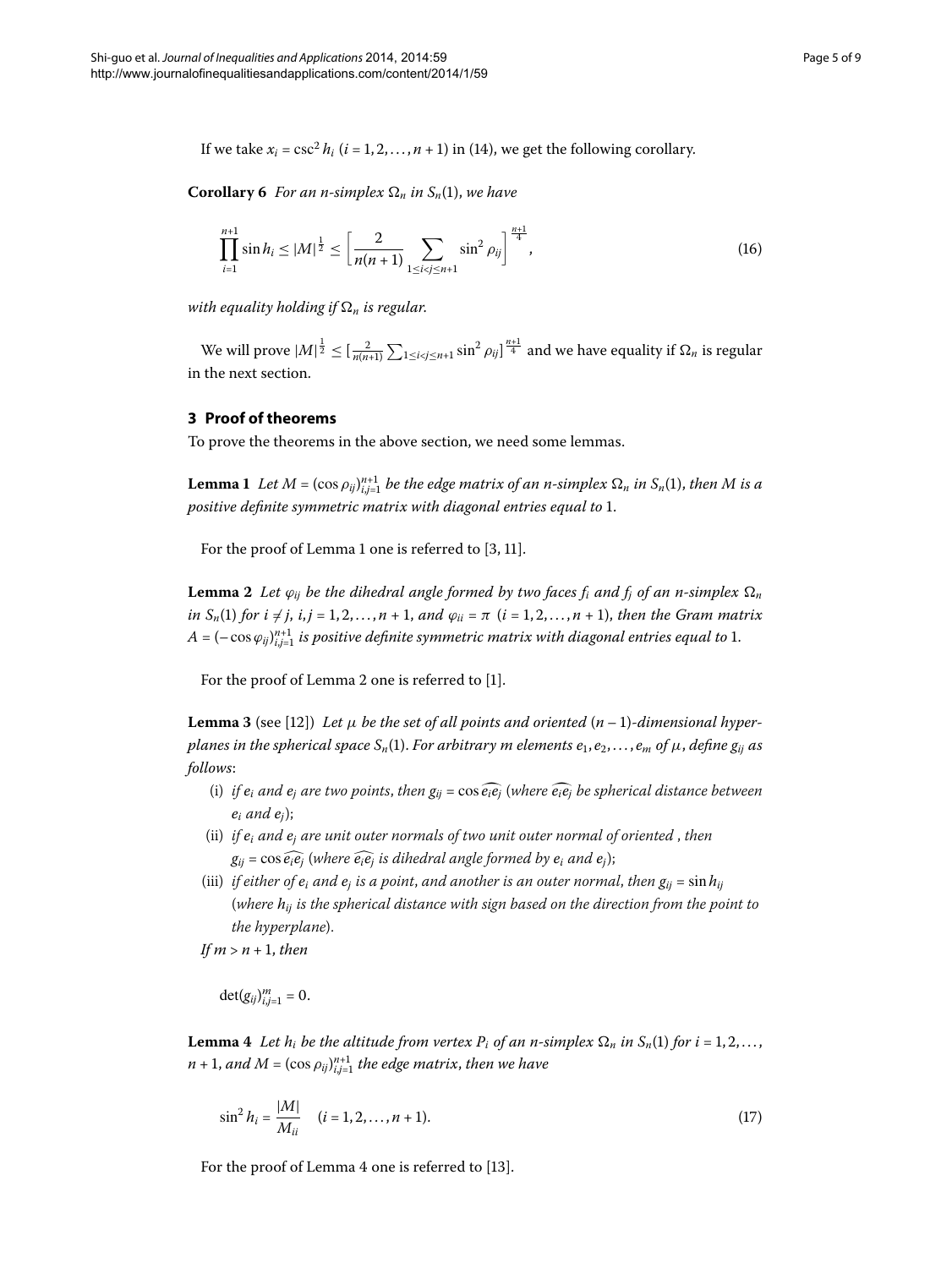*Proof of Theorem* 1 Let  $e_i$  is the unit outer normal of the oriented  $f_i$  ( $i = 1, 2, ..., n + 1$ ) and the point  $e_{n+2} = D$ , such that  $\widehat{e_i e_j} = \pi - \varphi_{ii}$  ( $i, j = 1, 2, ..., n+1$ ) and the spherical distance with sign based on the direction from the point  $e_{n+2}$  to the hyperplane  $e_i$  is  $r_i$  for  $i = 1, 2, ..., n+1$ .

By Lemma 2 we know that the  $(n + 1) \times (n + 1)$ -order matrix  $(\cos \widehat{e_i e_j})_{i,j=1}^{n+1} = (-\cos \varphi_{ij})_{i,j=1}^{n+1}$ *A* is a positive definite symmetric matrix. Because  $\lambda_i \neq 0$  ( $i = 1, 2, ..., n + 1$ ), the matrix  $T = (-\lambda_i \lambda_j \cos \varphi_{ij})_{i,j=1}^{n+1}$  is also a positive definite symmetric matrix.

By Lemma 3 we have

<span id="page-5-0"></span>
$$
B = \begin{vmatrix} \sin r_1 \\ -\cos \varphi_{ij} \\ \sin r_1 & \cdots & \sin r_{n+1} \\ \sin r_1 & \cdots & \sin r_{n+1} \end{vmatrix} = 0.
$$
 (18)

From (18) and  $\lambda_i \neq 0$  ( $i = 1, 2, ..., n + 1$ ), we get

$$
\det G = \begin{vmatrix} \lambda_1 \sin r_1 \\ \vdots \\ \lambda_{n+1} \sin r_{n+1} \\ \lambda_1 \sin r_1 & \cdots & \lambda_{n+1} \sin r_{n+1} \end{vmatrix} = 0.
$$
 (19)

Because the matrix  $T = (-\lambda_i\lambda_j\cos\varphi_{ij})_{i,j=1}^{n+1}$  is also a positive definite symmetric matrix and det  $G = 0$ , the matrix G is a semi-positive definite symmetric matrix and the rank of matrix *G* is  $n + 1$ . Let  $u_i > 0$  ( $i = 1, 2, ..., n + 1$ ) and  $u_{n+2} = 0$  be the eigenvalues of the matrix *G*, and

<span id="page-5-2"></span>
$$
\sigma_1 = \sum_{i=1}^{n+2} u_i = \sum_{i=1}^{n+1} u_i, \qquad \sigma_2 = \sum_{1 \leq i < j \leq n+2} u_i u_j = \sum_{1 \leq i < j \leq n+1} u_i u_j.
$$

Using Maclaurin's inequality [5], we have

<span id="page-5-1"></span>
$$
\left(\frac{1}{n+1}\sigma_1\right)^2 \ge \frac{2}{n(n+1)}\sigma_2.
$$
\n(20)

Equality holds if and only if  $u_1 = u_2 = \cdots = u_{n+1}$ .

By the relation between the eigenvalues and the principal minors of the matrix *G*, we have

$$
\sigma_1 = \sum_{i=1}^{n+1} \lambda_i^2 + 1, \qquad \sigma_2 = \sum_{1 \le i < j \le n+1} \lambda_i^2 \lambda_j^2 \sin^2 \varphi_{ij} + \sum_{i=1}^{n+1} \lambda_i^2 \cos^2 r_i.
$$
 (21)

Substituting  $(21)$  $(21)$  into  $(20)$ , we get inequality  $(1)$ . It is easy to see that equality holds in  $(1)$ if and only if the nonzero eigenvalues of matrix  $G$  are all equal.  $\Box$ 

*Proof of Theorem* 2 Let *C* be the circumcenter of  $\Omega_n$ , then  $CP_i = R$  (*i* = 1, 2, ..., *n* + 1). For real numbers  $x_i > 0$  [\(](#page-3-2) $i = 1, 2, ..., n + 1$ ), by Lemma 1 we know that the matrix *Q* in (15) is a positive definite symmetric matrix. We take points  $e_i = P_i$  ( $i = 1, 2, ..., n + 1$ ) and  $e_{n+2} = C$ ,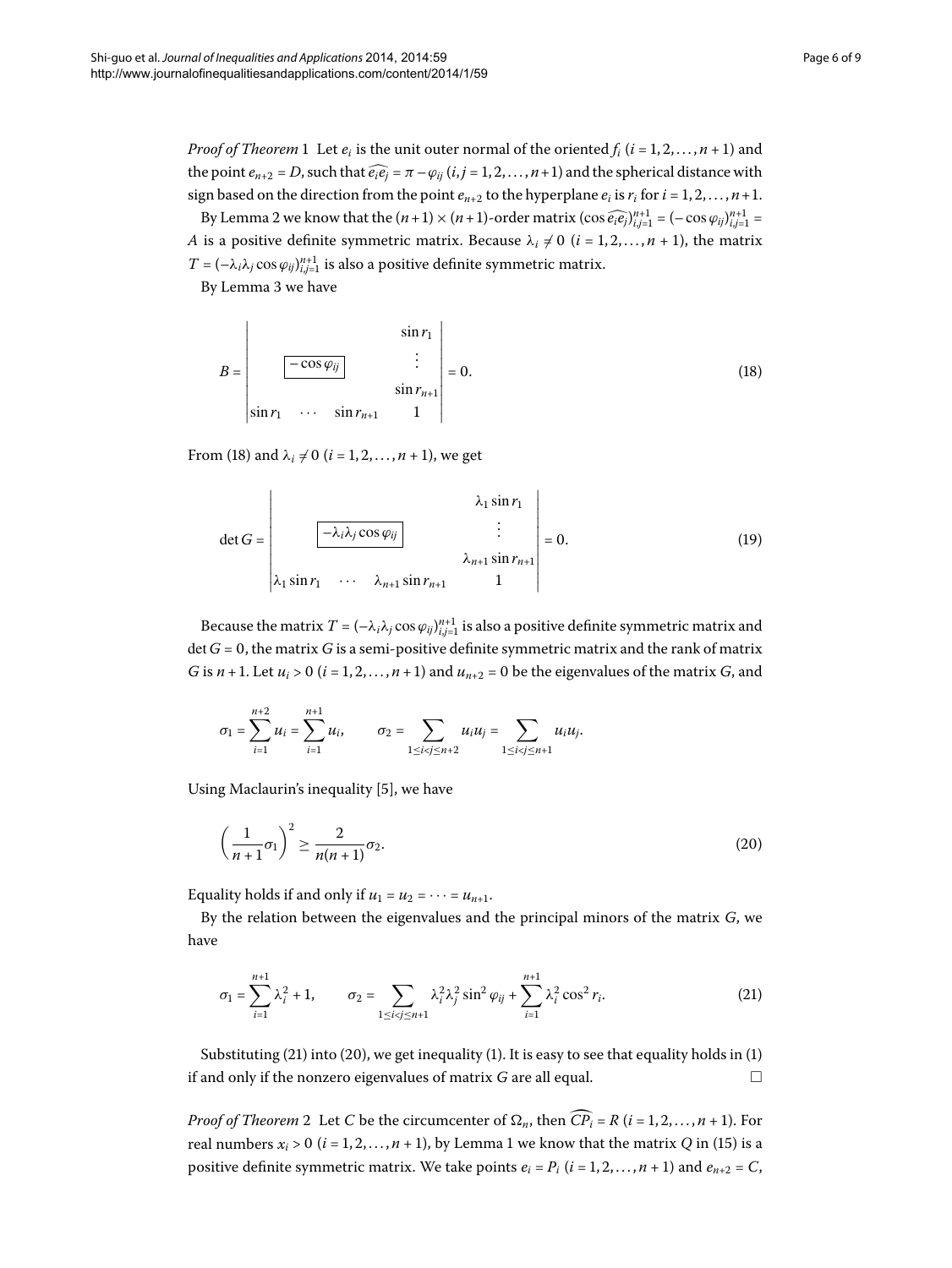and by Lemma 3 we have



From this and  $x_i > 0$  ( $i = 1, 2, ..., n + 1$ ), we get

$$
\det B = \begin{vmatrix} \sqrt{x_i} \cos R \\ \frac{\sqrt{x_i x_j} \cos \rho_{ij}}{\sqrt{x_{n+1}} \cos R} \end{vmatrix} = 0.
$$
 (22)

Because the matrix  $Q = (\sqrt{x_i x_j} \cos \rho_{ij})_{i,j=1}^{n+1}$  is positive definite symmetric and det *B* = 0, the matrix *B* is a semi-positive definite symmetric matrix and its rank is  $n + 1$ . Let  $v_i > 0$  $(i = 1, 2, \ldots, n + 1)$ ,  $v_{n+2} = 0$  be the eigenvalues of matrix *B*, and

<span id="page-6-1"></span>
$$
\sigma_1 = \sum_{i=1}^{n+2} \nu_i = \sum_{i=1}^{n+1} \nu_i, \qquad \sigma_2 = \sum_{1 \le i < j \le n+2} \nu_i \nu_j = \sum_{1 \le i < j \le n+1} \nu_i \nu_j.
$$

Using Maclaurin's inequality [5], we have

<span id="page-6-0"></span>
$$
\left(\frac{1}{n+1}\sigma_1\right)^2 \ge \frac{2}{n(n+1)}\sigma_2.
$$
\n(23)

Equality holds if and only if  $v_1 = v_2 = \cdots = v_{n+1}$ .

By the relation between the eigenvalues and the principal minors of the matrix *B*, we have

$$
\sigma_1 = \sum_{i=1}^{n+1} x_i + 1, \qquad \sigma_2 = \sum_{1 \le i < j \le n+1} x_i x_j \sin^2 \rho_{ij} + \sum_{i=1}^{n+1} x_i (1 - \cos^2 R). \tag{24}
$$

Substituting  $(24)$  $(24)$  into  $(23)$ , we get inequality  $(11)$ . It is easy to see that equality holds in  $(11)$  $(11)$  if and only if the nonzero eigenvalues of matrix *B* are all equal.  $\Box$ 

*Proof of Theorem* 3 From  $x_i > 0$  ( $i = 1, 2, ..., n + 1$ ) and the edge matrix  $M = (\cos \rho_{ij})_{i,j=1}^{n+1}$ of  $\Omega_n$  being a positive definite symmetric matrix, we know that the matrix  $Q$  in (15[\)](#page-3-2) is also a positive definite symmetric matrix. Let  $a_i > 0$  ( $i = 1, 2, ..., n + 1$ ) be the eigenvalues of the matrix *Q*, and

$$
\sigma_n = \sum_{i=1}^{n+1} \prod_{\substack{j=1 \ j \neq i}}^{n+1} a_j, \qquad \sigma_{n+1} = \prod_{i=1}^{n+1} a_i.
$$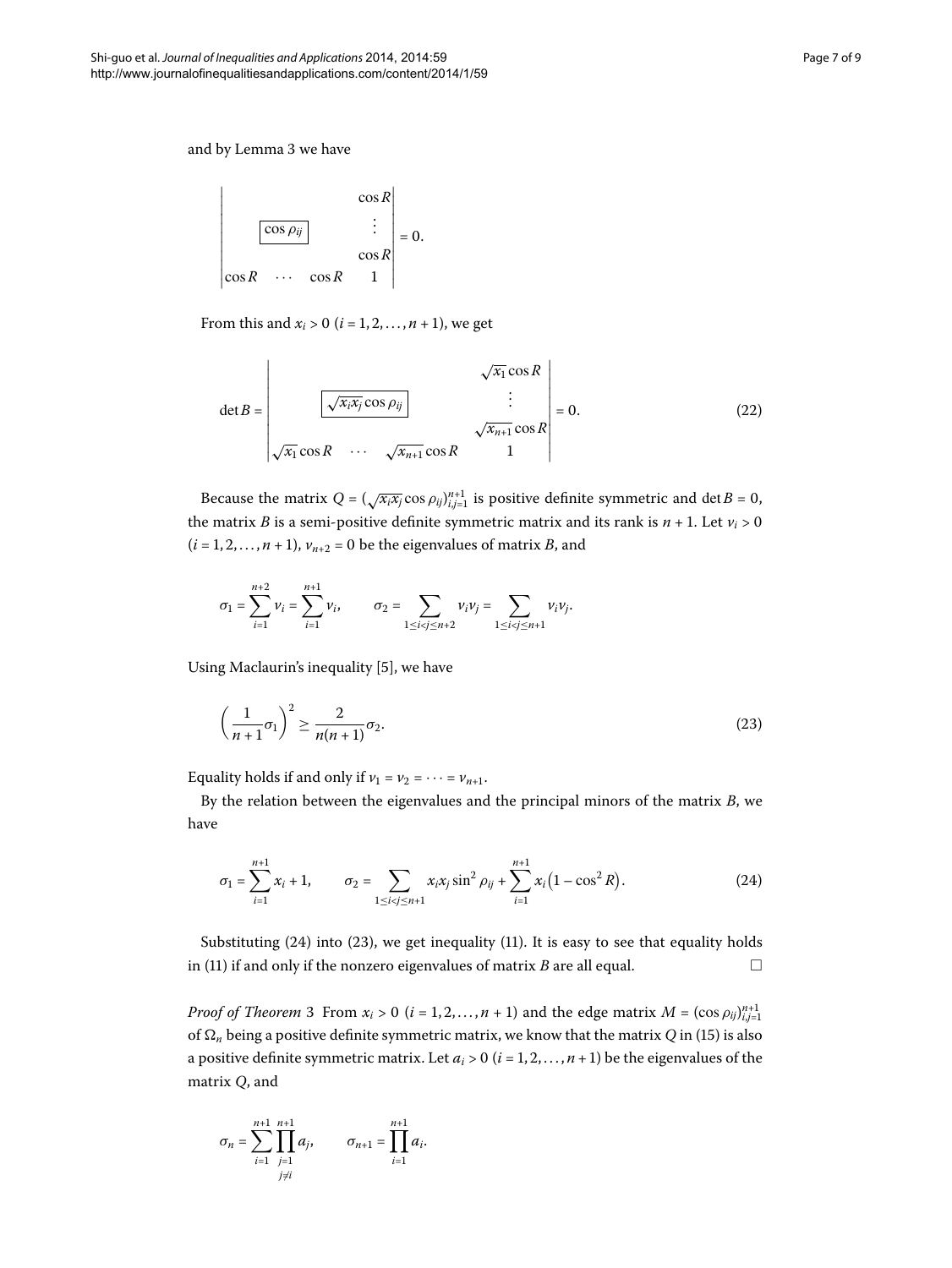By Maclaurin's inequality [\[](#page-8-5)5], we have

<span id="page-7-1"></span><span id="page-7-0"></span>
$$
\left(\frac{1}{n+1}\sigma_n\right)^{\frac{1}{n}} \geq \left(\sigma_{n+1}\right)^{\frac{1}{n+1}}.\tag{25}
$$

Equality holds if and only if  $a_1 = a_2 = \cdots = a_{n+1}$ .

By the relation between the eigenvalues and the principal minors of the matrix *Q*, we have

<span id="page-7-2"></span>
$$
\sigma_n = \sum_{i=1}^{n+1} Q_{ii} = \sum_{i=1}^{n+1} \left( \prod_{\substack{j=1 \ j\neq i}}^{n+1} x_j \right) M_{ii} \quad (i = 1, 2, \dots, n+1), \tag{26}
$$

<span id="page-7-4"></span>
$$
\sigma_{n+1} = |Q| = \left(\prod_{i=1}^{n+1} x_i\right) \cdot |M|.
$$
 (27)

From  $(25)$  $(25)$ ,  $(26)$ , and  $(27)$ , we get

<span id="page-7-3"></span>
$$
\sum_{i=1}^{n+1} \left( \prod_{\substack{j=1 \ j \neq i}}^{n+1} x_j \right) M_{ii} \ge (n+1) \left( \prod_{i=1}^{n+1} x_i \right)^{\frac{n}{n+1}} \cdot |M|^{\frac{n}{n+1}}.
$$
 (28)

By Lemma 4 we have

<span id="page-7-5"></span>
$$
M_{ii} = |M| \csc^2 h_i \quad (i = 1, 2, \dots, n + 1). \tag{29}
$$

Substituting (29[\)](#page-7-3) into (28), we get inequality (14). It is easy to see that equality holds in ([\)](#page-3-1) if and only if the eigenvalues of matrix *Q* are all equal.

Finally, we prove that inequality (30) is valid:

$$
|M|^{\frac{1}{2}} \le \left[\frac{2}{n(n+1)} \sum_{1 \le i < j \le n+1} \sin^2 \rho_{ij}\right]^{\frac{n+1}{4}}.\tag{30}
$$

Let  $b_i$   $(i = 1, 2, ..., n + 1)$  be the eigenvalues of the edge matrix  $M = (\cos \rho_{ij})_{i,j=1}^{n+1}$ . Since the matrix  $M$  is a positive definite symmetric matrix,  $b_i > 0$ . Let

<span id="page-7-6"></span>
$$
\sigma_2=\sum_{1\leq i
$$

By Maclaurin's inequality  $[5]$  $[5]$ , we have

<span id="page-7-7"></span>
$$
\left(\frac{2}{n(n+1)}\sigma_2\right)^{\frac{1}{2}} \geq \left(\sigma_{n+1}\right)^{\frac{1}{n+1}}.\tag{31}
$$

Equality holds if and only if  $b_1 = b_2 = \cdots = b_{n+1}$ .

By the relation between the eigenvalues and the principal minors of the matrix *M*, we have

$$
\sigma_2 = \sum_{1 \le i < j \le n+1} \sin^2 \rho_{ij}, \qquad \sigma_{n+1} = |M|.
$$
\n(32)